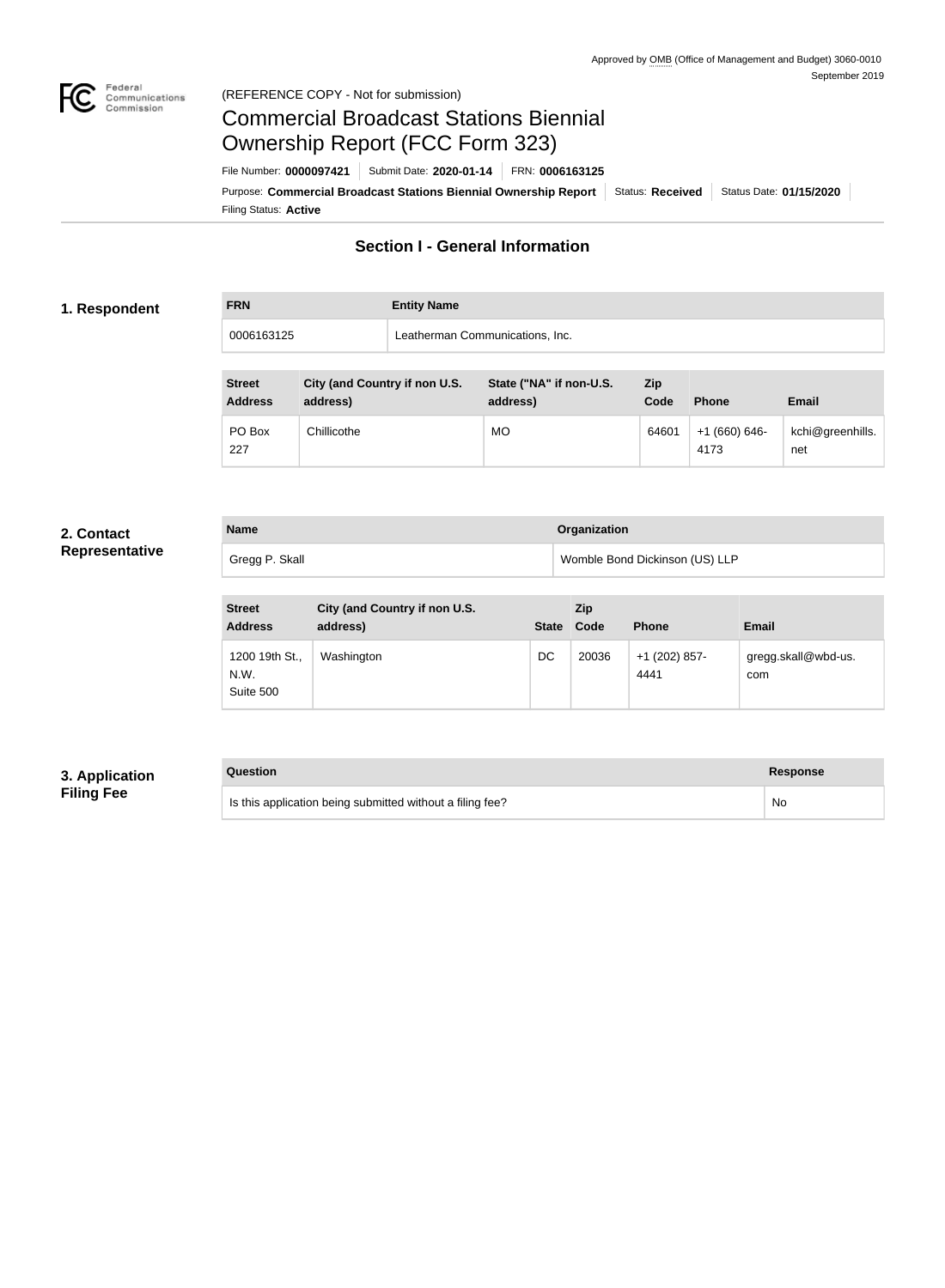| <b>Fees</b> | <b>Application Type</b> | <b>Form Number</b> | <b>Fee Code</b> | Quantity      | <b>Fee Amount</b> | <b>Subtotal</b> |
|-------------|-------------------------|--------------------|-----------------|---------------|-------------------|-----------------|
|             | Biennial                | Form 323           | <b>MAR</b>      | ີ<br><u>_</u> | 85                | \$140.00        |
|             |                         |                    |                 |               | Total             | \$140.00        |

# **4. Nature of Respondent**

| (a) Provide the following information about the Respondent: |                        |
|-------------------------------------------------------------|------------------------|
| <b>Relationship to stations/permits</b>                     | Licensee               |
| <b>Nature of Respondent</b>                                 | For-profit corporation |

**(b) Provide the following information about this report:**

| <b>Purpose</b> | Biennial                                                                                                                                                                               |
|----------------|----------------------------------------------------------------------------------------------------------------------------------------------------------------------------------------|
| "As of" date   | 10/01/2019                                                                                                                                                                             |
|                | When filing a biennial ownership report or validating<br>and resubmitting a prior biennial ownership report, this<br>date must be Oct. 1 of the year in which this report is<br>filed. |

### **5. Licensee(s) and Station(s)**

#### **Respondent is filing this report to cover the following Licensee(s) and station(s):**

| Licensee/Permittee Name         | <b>FRN</b> |
|---------------------------------|------------|
| Leatherman Communications, Inc. | 0006163125 |

| Fac. ID No. | <b>Call Sign</b> | <b>City</b>        | <b>State</b> | <b>Service</b> |
|-------------|------------------|--------------------|--------------|----------------|
| 63377       | <b>KCHI</b>      | <b>CHILLICOTHE</b> | <b>MO</b>    | AM             |
| 63378       | KCHI-FM          | <b>CHILLICOTHE</b> | <b>MO</b>    | <b>FM</b>      |

# **Section II – Biennial Ownership Information**

**1. 47 C.F.R. Section 73.3613 and Other Documents**

Licensee Respondents that hold authorizations for one or more full power television, AM, and/or FM stations should list all contracts and other instruments set forth in 47 C.F.R. Section 73.3613(a) through (c) for the facility or facilities listed on this report. In addition, attributable Local Marketing Agreements (LMAs) and attributable Joint Sales Agreements (JSAs) must be disclosed by the licensee of the brokering station on its ownership report. If the agreement is an attributable LMA, an attributable JSA, or a network affiliation agreement, check the appropriate box. Otherwise, select "Other." Non-Licensee Respondents, as well as Licensee Respondents that only hold authorizations for Class A television and/or low power television stations, should select "Not Applicable" in response to this question.

| Document Information                            |                                                    |  |
|-------------------------------------------------|----------------------------------------------------|--|
| Description of contract or instrument           | ARTICLES OF INCORPORATION                          |  |
| Parties to contract or instrument               | <b>STATE OF MISSOURI</b>                           |  |
| Date of execution                               | 06/1984                                            |  |
| Date of expiration                              | No expiration date                                 |  |
| <b>Agreement type</b><br>(check all that apply) | Other<br>Agreement Type: ARTICLES OF INCORPORATION |  |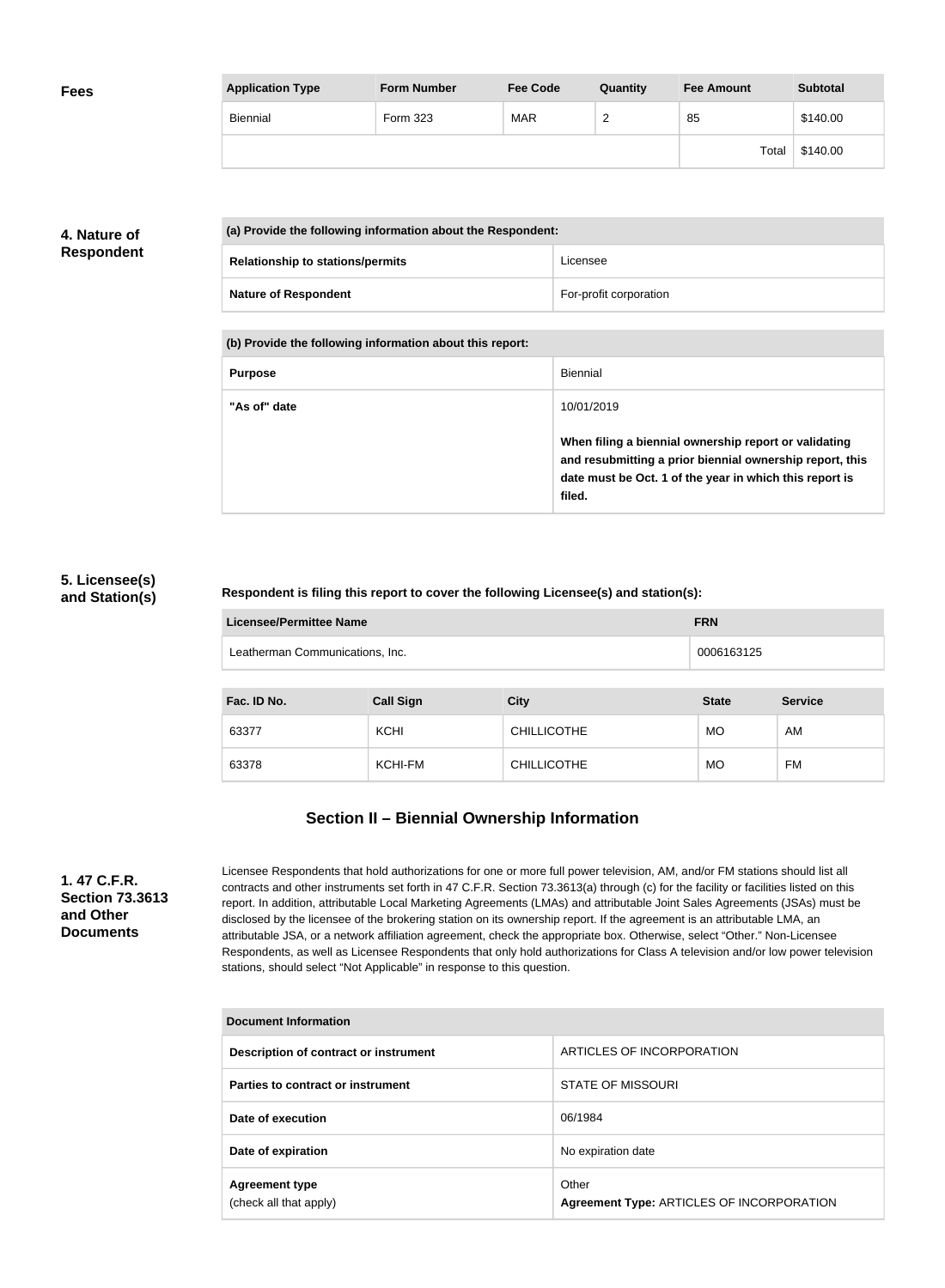| <b>Document Information</b>                     |                                                                           |  |
|-------------------------------------------------|---------------------------------------------------------------------------|--|
| Description of contract or instrument           | AMENDMENT OF ARTICLES OF INCORPORATION                                    |  |
| Parties to contract or instrument               | <b>STATE OF MISSOURI</b>                                                  |  |
| Date of execution                               | 04/2000                                                                   |  |
| Date of expiration                              | No expiration date                                                        |  |
| <b>Agreement type</b><br>(check all that apply) | Other<br>Agreement Type: AMENDMENT OF ARTICLES OF<br><b>INCORPORATION</b> |  |

#### **Document Information**

| Description of contract or instrument           | <b>BYLAWS</b>                          |
|-------------------------------------------------|----------------------------------------|
| Parties to contract or instrument               | <b>SHAREHOLDERS</b>                    |
| Date of execution                               | 06/1984                                |
| Date of expiration                              | No expiration date                     |
| <b>Agreement type</b><br>(check all that apply) | Other<br><b>Agreement Type: BYLAWS</b> |

#### **2. Ownership Interests**

**(a)** Ownership Interests. This Question requires Respondents to enter detailed information about ownership interests by generating a series of subforms. Answer each question on each subform. The first subform listing should be for the Respondent itself. If the Respondent is not a natural person, also list each of the officers, directors, stockholders, non-insulated partners, non-insulated members, and any other persons or entities with a direct attributable interest in the Respondent pursuant to the standards set forth in 47 C.F.R. Section 73.3555. (A "direct" interest is one that is not held through any intervening companies or entities.) List each interest holder with a direct attributable interest in the Respondent separately.

Leave the percentage of total assets (Equity Debt Plus) field blank for an interest holder unless that interest holder has an attributable interest in the Respondent solely on the basis of the Commission's Equity Debt Plus attribution standard, 47 C.F.R. Section 73.3555, Note 2(i).

In the case of vertical or indirect ownership structures, list only those interests in the Respondent that also represent an attributable interest in the Licensee(s) for which the report is being submitted.

Entities that are part of an organizational structure that includes holding companies or other forms of indirect ownership must file separate ownership reports. In such a structure do not report, or file a separate report for, any interest holder that does not have an attributable interest in the Licensee(s) for which the report is being submitted.

Please see the Instructions for further detail concerning interests that must be reported in response to this question.

The Respondent must provide an FCC Registration Number for each interest holder reported in response to this question. Please see the Instructions for detailed information and guidance concerning this requirement.

| <b>FRN</b>         | 0006163125                          |             |
|--------------------|-------------------------------------|-------------|
| <b>Entity Name</b> | Leatherman Communications, Inc.     |             |
| <b>Address</b>     | PO Box                              | 227         |
|                    | <b>Street 1</b>                     |             |
|                    | <b>Street 2</b>                     |             |
|                    | City                                | Chillicothe |
|                    | State ("NA" if non-U.S.<br>address) | MO          |
|                    | <b>Zip/Postal Code</b>              | 64601       |
|                    |                                     |             |

**Ownership Information**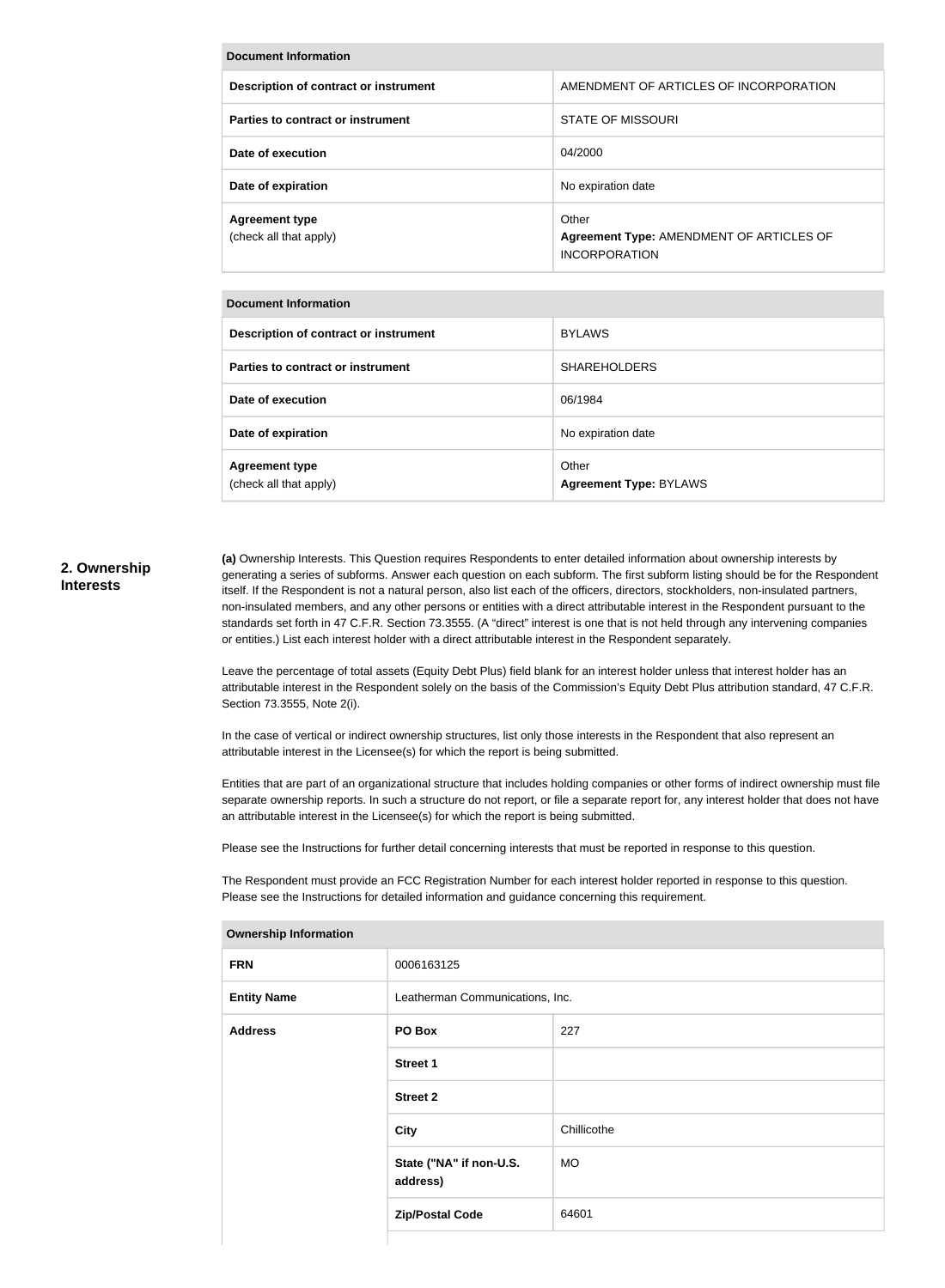|                                                                                                                            | Country (if non-U.S.<br>address)                        | <b>United States</b> |                            |
|----------------------------------------------------------------------------------------------------------------------------|---------------------------------------------------------|----------------------|----------------------------|
| <b>Listing Type</b>                                                                                                        | Respondent                                              |                      |                            |
| <b>Positional Interests</b><br>(check all that apply)                                                                      | Respondent                                              |                      |                            |
| <b>Tribal Nation or Tribal</b><br><b>Entity</b>                                                                            | Interest holder is not a Tribal nation or Tribal entity |                      |                            |
| <b>Interest Percentages</b><br>(enter percentage values<br>from 0.0 to 100.0)                                              | <b>Voting</b>                                           | 0.0%                 | <b>Jointly Held?</b><br>No |
|                                                                                                                            | <b>Equity</b>                                           | 0.0%                 |                            |
|                                                                                                                            | <b>Total assets (Equity Debt</b><br>Plus)               | 0.0%                 |                            |
| Does interest holder have an attributable interest in one or more broadcast stations<br>that do not appear on this report? |                                                         |                      | No.                        |

| <b>Ownership Information</b>                                                                                                     |                                                                 |                      |                            |
|----------------------------------------------------------------------------------------------------------------------------------|-----------------------------------------------------------------|----------------------|----------------------------|
| <b>FRN</b>                                                                                                                       | 0027876010                                                      |                      |                            |
| <b>Entity Name</b>                                                                                                               | Daniel D. Leatherman and Patricia L. Leatherman Revocable Trust |                      |                            |
| <b>Address</b>                                                                                                                   | PO Box                                                          | 227                  |                            |
|                                                                                                                                  | <b>Street 1</b>                                                 |                      |                            |
|                                                                                                                                  | <b>Street 2</b>                                                 |                      |                            |
|                                                                                                                                  | <b>City</b>                                                     | Chillicothe          |                            |
|                                                                                                                                  | State ("NA" if non-U.S.<br>address)                             | <b>MO</b>            |                            |
|                                                                                                                                  | <b>Zip/Postal Code</b>                                          | 64601                |                            |
|                                                                                                                                  | Country (if non-U.S.<br>address)                                | <b>United States</b> |                            |
| <b>Listing Type</b>                                                                                                              | <b>Other Interest Holder</b>                                    |                      |                            |
| <b>Positional Interests</b><br>(check all that apply)                                                                            | Stockholder                                                     |                      |                            |
| <b>Tribal Nation or Tribal</b><br><b>Entity</b>                                                                                  | Interest holder is not a Tribal nation or Tribal entity         |                      |                            |
| <b>Interest Percentages</b><br>(enter percentage values<br>from 0.0 to 100.0)                                                    | <b>Voting</b>                                                   | 0.0%                 | <b>Jointly Held?</b><br>No |
|                                                                                                                                  | <b>Equity</b>                                                   | 100.0%               |                            |
|                                                                                                                                  | <b>Total assets (Equity Debt</b><br>Plus)                       | 100.0%               |                            |
| Does interest holder have an attributable interest in one or more broadcast stations<br>No<br>that do not appear on this report? |                                                                 |                      |                            |

**Ownership Information**

| ___<br><b>FRN</b> | 0019894922             |
|-------------------|------------------------|
| <b>Name</b>       | Patricia L. Leatherman |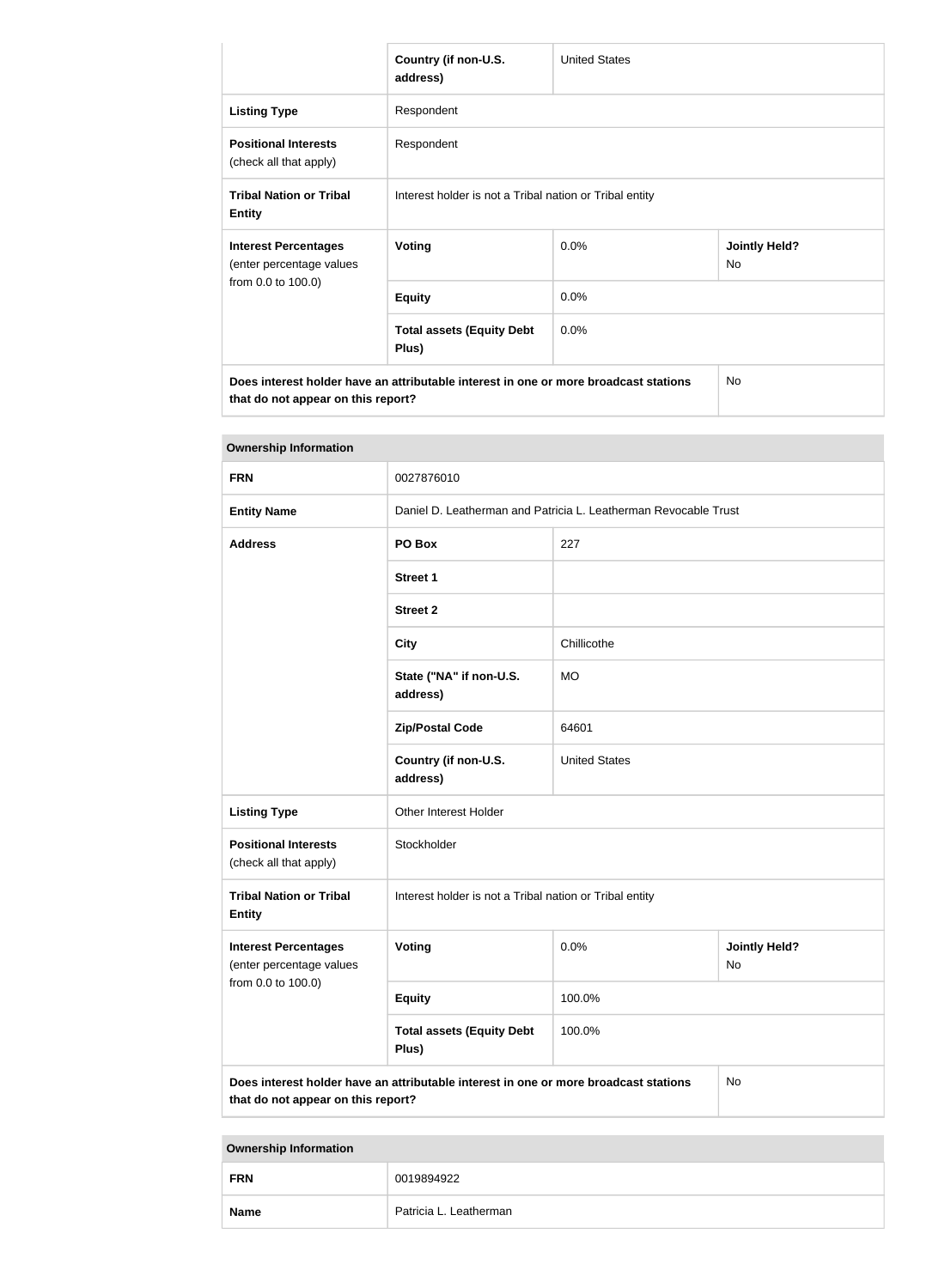| <b>Address</b>                                            | PO Box                                                                               | 227                    |                            |
|-----------------------------------------------------------|--------------------------------------------------------------------------------------|------------------------|----------------------------|
|                                                           | <b>Street 1</b>                                                                      |                        |                            |
|                                                           | <b>Street 2</b>                                                                      |                        |                            |
|                                                           | <b>City</b>                                                                          | Chillicothe            |                            |
|                                                           | State ("NA" if non-U.S.<br>address)                                                  | <b>MO</b>              |                            |
|                                                           | <b>Zip/Postal Code</b>                                                               | 64601                  |                            |
|                                                           | Country (if non-U.S.<br>address)                                                     | <b>United States</b>   |                            |
| <b>Listing Type</b>                                       | <b>Other Interest Holder</b>                                                         |                        |                            |
| <b>Positional Interests</b><br>(check all that apply)     | Officer, Director, Other - Attributable Trustee                                      |                        |                            |
| Citizenship, Gender,                                      | <b>Citizenship</b>                                                                   | <b>US</b>              |                            |
| <b>Ethnicity, and Race</b><br><b>Information (Natural</b> | Gender                                                                               | Female                 |                            |
| Persons Only)                                             | <b>Ethnicity</b>                                                                     | Not Hispanic or Latino |                            |
|                                                           | Race                                                                                 | White                  |                            |
| <b>Interest Percentages</b><br>(enter percentage values   | Voting                                                                               | 100.0%                 | <b>Jointly Held?</b><br>No |
| from 0.0 to 100.0)                                        | <b>Equity</b>                                                                        | 0.0%                   |                            |
|                                                           | <b>Total assets (Equity Debt</b><br>Plus)                                            | 0.0%                   |                            |
| that do not appear on this report?                        | Does interest holder have an attributable interest in one or more broadcast stations |                        | No                         |
|                                                           | (b) Respondent certifies that any interests, including equity, financial, or voting  |                        | Yes                        |

| interests, not reported in this filing are non-attributable. |
|--------------------------------------------------------------|
|                                                              |

If "No," submit as an exhibit an explanation.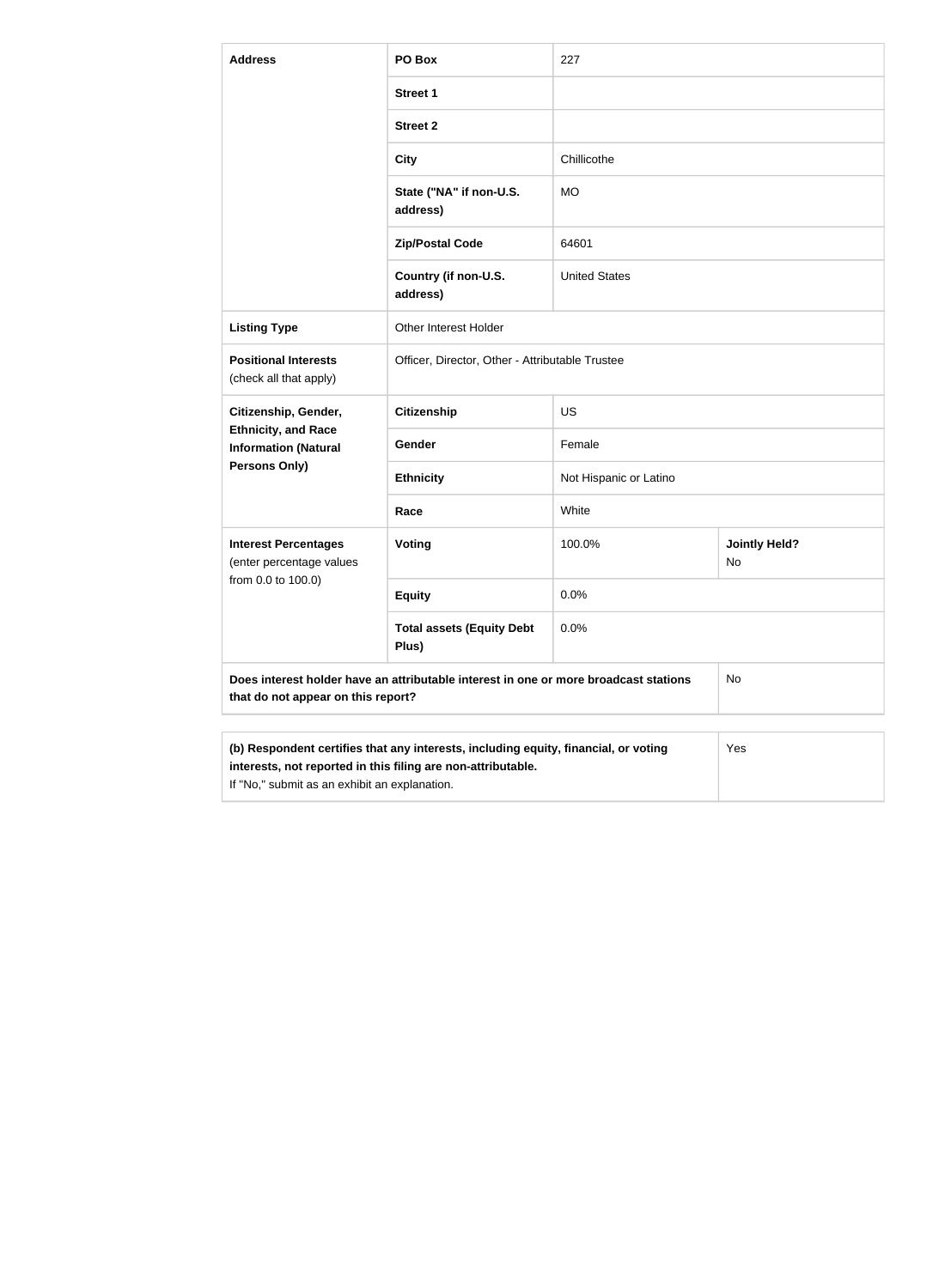| (c) Does the Respondent or any reported interest holder<br>hold an attributable interest in any newspaper entities in<br>the same market as any station for which this report is<br>filed, as defined in 47 C.F.R. Section 73.3555?                                                                                                                                                                                                                                                                                                                                                                                                              | No |
|--------------------------------------------------------------------------------------------------------------------------------------------------------------------------------------------------------------------------------------------------------------------------------------------------------------------------------------------------------------------------------------------------------------------------------------------------------------------------------------------------------------------------------------------------------------------------------------------------------------------------------------------------|----|
| If "Yes," provide information describing the interest(s), using<br>EITHER the subform OR the spreadsheet option below.<br>Respondents with a large number (50 or more) of entries to<br>submit should use the spreadsheet option.                                                                                                                                                                                                                                                                                                                                                                                                                |    |
| NOTE: Spreadsheets must be submitted in a special XML<br>Spreadsheet format with the appropriate structure that is<br>specified in the documentation. For instructions on how to<br>use the spreadsheet option to complete this question<br>(including templates to start with), please Click Here.                                                                                                                                                                                                                                                                                                                                              |    |
| If using the subform, leave the percentage of total assets<br>(Equity Debt Plus) field blank for an interest holder unless<br>that interest holder has an attributable interest in the<br>newspaper entity solely on the basis of the Commission's<br>Equity Debt Plus attribution standard, 47 C.F.R. Section<br>73.3555, Note 2(i). If using an XML Spreadsheet, enter "NA"<br>into the percentage of total assets (Equity Debt Plus) field<br>for an interest holder unless that interest holder has an<br>attributable interest in the newspaper entity solely on the<br>basis of the Commission's Equity Debt Plus attribution<br>standard. |    |
| The Respondent must provide an FCC Registration Number<br>for each interest holder reported in response to this<br>question. Please see the Instructions for detailed information<br>and guidance concerning this requirement.                                                                                                                                                                                                                                                                                                                                                                                                                   |    |

**(d) Are any of the individuals listed as an attributable interest holder in the Respondent married to each other or related to each other as parentchild or as siblings?** No

If "Yes," provide the following information for each such the relationship.

| (e) Is Respondent seeking an attribution exemption for any officer or director with<br>duties wholly unrelated to the Licensee(s)?                                                                                             | No |
|--------------------------------------------------------------------------------------------------------------------------------------------------------------------------------------------------------------------------------|----|
| If "Yes," complete the information in the required fields and submit an Exhibit fully describing<br>that individual's duties and responsibilities, and explaining why that individual should not be<br>attributed an interest. |    |

**3. Organizational Chart (Licensees Only)**

Attach a flowchart or similar document showing the Licensee's vertical ownership structure including the Licensee and all entities that have attributable interests in the Licensee. Licensees with a single parent entity may provide a brief explanatory textual Exhibit in lieu of a flowchart or similar document. Licensees without parent entities should so indicate in a textual Exhibit.

**Non-Licensee Respondents should select "N/A" in response to this question.**

Licensee is 100% owned bythe Daniel D. Leatherman and Patricia L. Leatherman Revocable Trust

# **Section III - Certification**

**Certification Section Section Question** *Question* **Response**